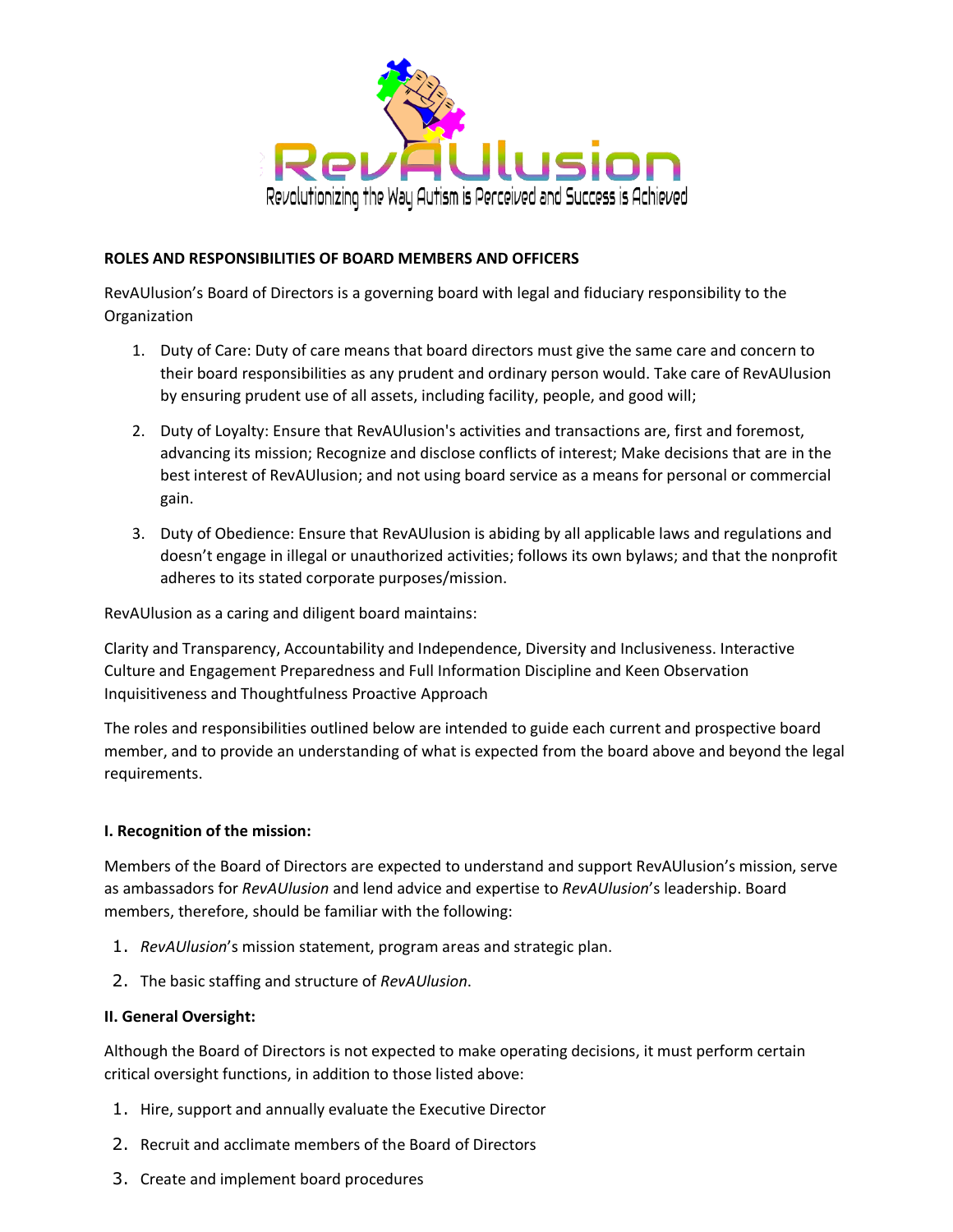

- 4. Review the performance of the Board of Directors annually
- 5. Ensure compliance with and periodically update the RevAUlusion's bylaws
- 6. Provide strategic direction, which includes regular reviews of the RevAUlusion's mission, vision and values, and active maintenance and delivery on strategic plans
- 7. Provide oversight regarding legal contracts and concerns
- 8. Formulate policies
- 9. Advocate for and promote *RevAUlusion*

# **III. Fiscal Oversight:**

The Board of Directors must provide broad fiscal oversight, including the adoption of an annual budget, quarterly review of revenue and expenses, and review of tax forms and audits. Board members are expected to serve in a fiduciary capacity, utilizing their judgment and discretion for the benefit of *RevAUlusion*.

## **IV. Fundraising and development**:

As a non-profit agency, fundraising and development are vital to the success of *RevAUlusion*. One of the most important functions of the board is to assist and oversee *RevAUlusion's* fundraising efforts. Consistent with this, all board members are expected to do the following:

- 1. Identify and evaluate prospects, cultivate and solicit gifts, actively support development programs, and offer personal acknowledgments to donors and volunteers.
- 2. Provide leadership, contribute ideas and actively advocate for the fundraising and development efforts of the RevAUlusion.
- 3. Make a personally significant financial gift to *RevAUlusion* annually. It is requested that board members make *RevAUlusion* one of their top three philanthropic contributions. At least a portion of a board member's financial gift should to be made within the first quarter of the fiscal year.
- 4. Solicit the financial support of others in addition to his or her personal contribution.
- 5. Attend as many *RevAUlusion* programs and development events as possible or attend and bring a minimum of 2 guests to *RevAUlusion*'s annual fundraiser.

## **V. Involvement in Meetings, Committees and Events:**

Board members are expected to actively participate in board meetings and serve on at least one board committee. Board Members are strongly encouraged to attend *RevAUlusion's* public events.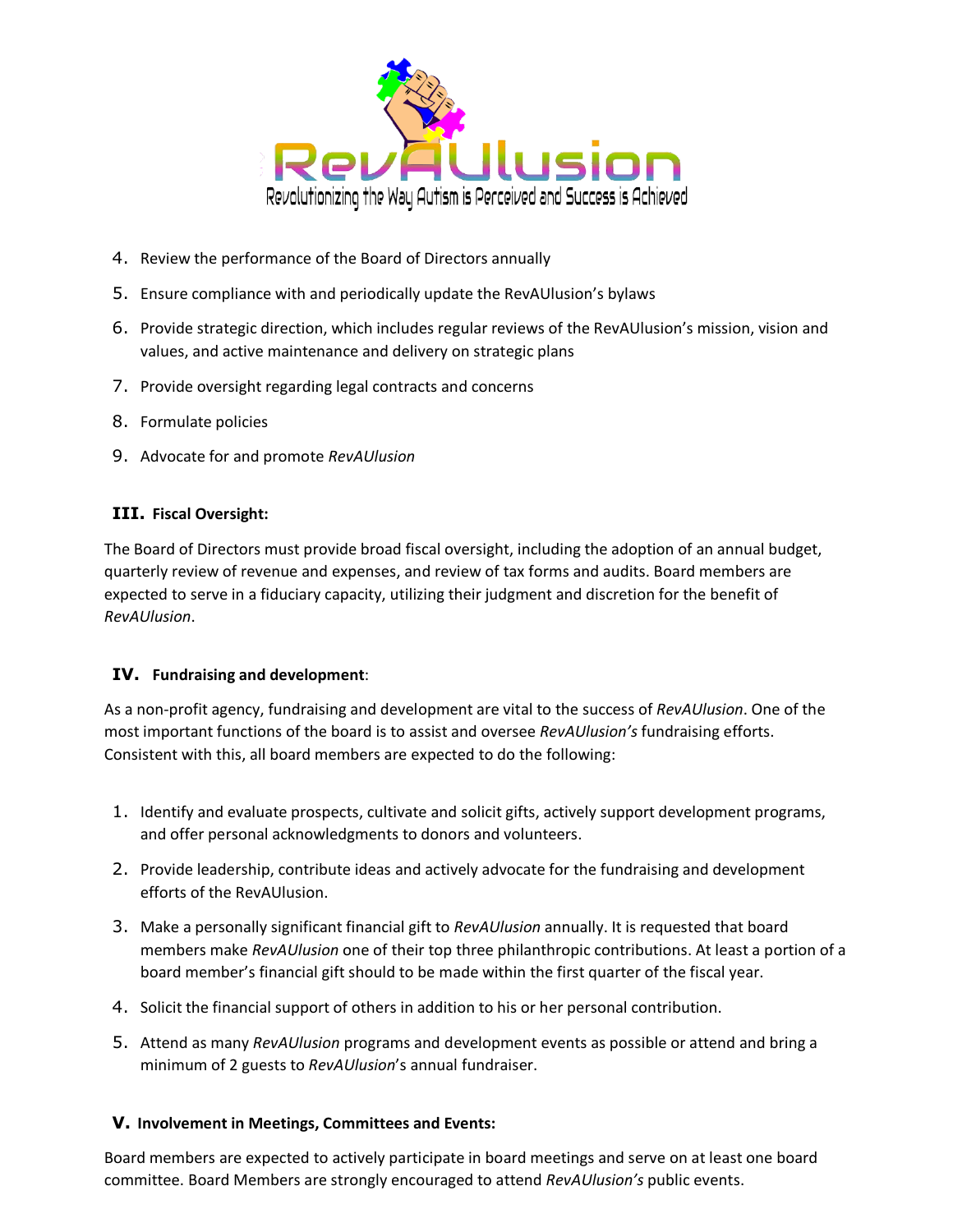

**VI. Officers:** Officers of the Board of Directors are expected to fulfill the responsibilities of a board member, in addition to the specific responsibilities of the officer position held.

*President*: The Board President is expected to provide leadership to and manage *RevAUlusion*'s Board of Directors and Executive Committee, ensuring that *RevAUlusion*'s Board fulfills its legal and financial obligations and individual board members fulfill their board responsibilities. The Board President facilitates communication and decision-making within the board. Specific responsibilities include, but are not limited to:

- 1. Convening and facilitating board and Executive Committee meetings
- 2. Providing accountability regarding attendance, individual giving and other individual board member commitments
- 3. Ensuring the recruitment and orientation of new board members
- 4. Maintaining regular contact with the Executive Director and being available as needed
- 5. Ensuring annual evaluation of the Executive Director and board

*Vice-President:* The Board Vice-President is expected to provide leadership to *RevAUlusion*'s Board of Directors, ensuring that REVAULUSION's Board fulfills its legal and financial obligations and individual board members fulfill their board responsibilities. The Board Vice-President serves as a member of the Executive Committee and supports the Board President in his or her board leadership. Specific responsibilities include, but are not limited to:

- 1. Fulfill the roles and responsibilities of the President in the case of her or his inability or absence
- 2. Fulfill the roles and responsibilities of the Secretary in the case of her or his inability or absence

*Secretary*: The Board Secretary is expected to establish and oversee sound practices for documentation and effective procedures for board communication. The Board Secretary serves as a member of the Executive Committee. Specific responsibilities include, but are not limited to:

- **1.** Overseeing the recording and distribution of board and Executive Committee meeting minutes
- 2. Keeping records of all official board communication (including but not limited board meeting minutes) and official and/or legal RevAUlusion documents, such as bylaws
- 3. Ensuring bylaws, articles of incorporation and other key documents are up-to- date, and that board resolutions are integrated